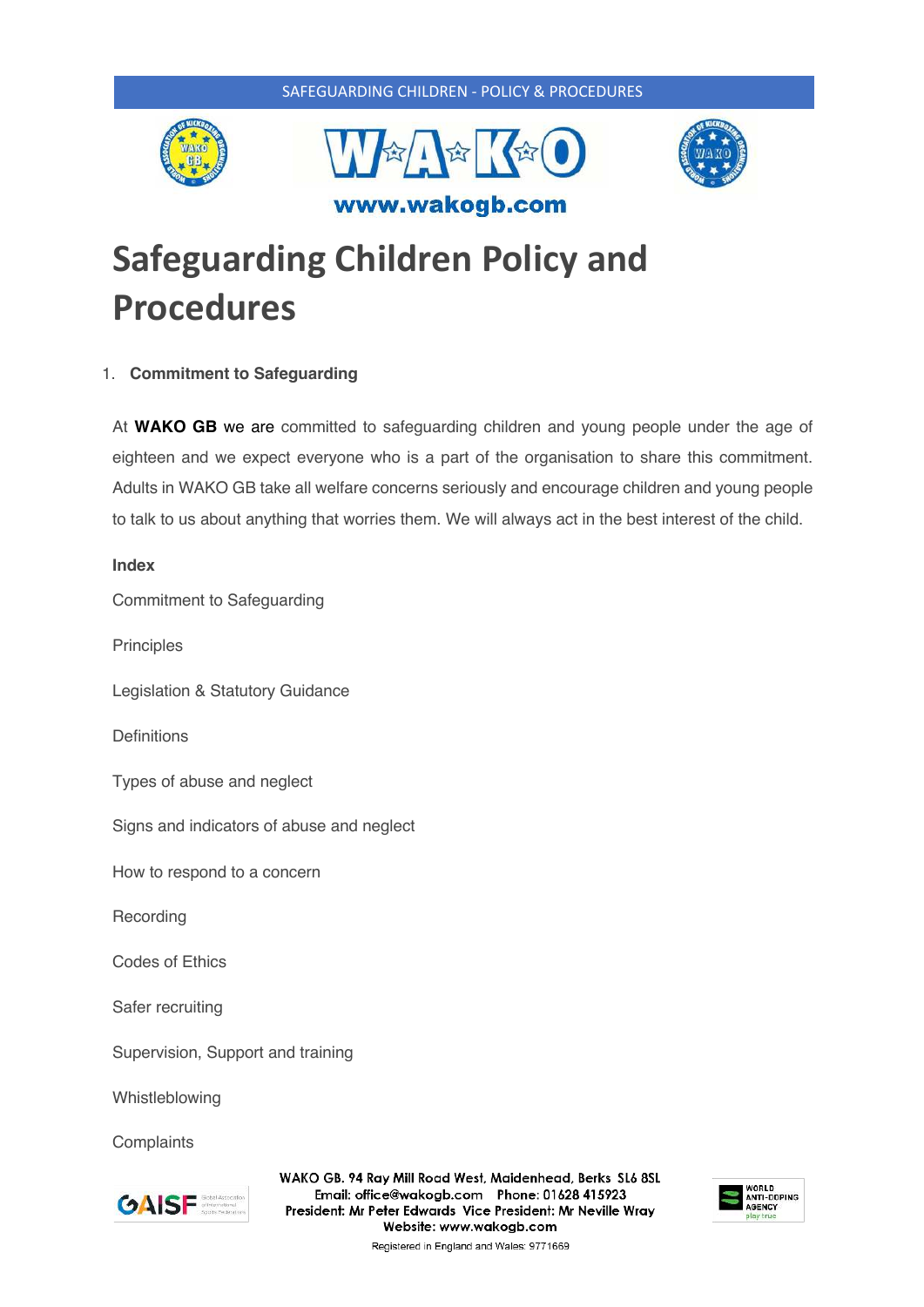







Links to other procedures

## 2. **Principles**

WAKO GB acknowledges the duty of care to safeguard and promote the welfare of children and is committed to ensuring safeguarding practice reflects statutory responsibilities, government guidance Working Together to Safeguard Children 2018 and best practice requirements defined by the IOC toolkit for International Federations and National Olympic Committees.

The policy recognises that the welfare and interests of children are paramount in all circumstances. It aims to ensure that regardless of age, ability or disability, gender reassignment, race, religion or belief, sex or sexual orientation, socio-economic background, all children:

- have a positive and enjoyable experience in a safe and child centered environment.
- are protected from abuse whilst participating in activity organised WAKO GB premises or outside.

WAKO GB acknowledges that some children, including disabled children and young people or those from ethnic minority communities, can be particularly vulnerable to abuse and we accept the responsibility to take reasonable and appropriate steps to ensure their welfare. As part of our safeguarding policy WAKO GB will:

- promote and prioritise the safety and wellbeing of children and young people.
- ensure everyone understands their roles and responsibilities in respect of safeguarding and is provided with appropriate learning opportunities to recognise, identify and respond to signs of abuse, neglect and other safeguarding concerns relating to children and young people.
- ensure appropriate action is taken in the event of incidents/concerns of abuse and support provided to the individual/s who raise or disclose the concern.
- ensure that confidential, detailed and accurate records of all safeguarding concerns are maintained and securely stored.
- prevent the employment/deployment of unsuitable individuals.
- ensure robust safeguarding arrangements and procedures are in operation.



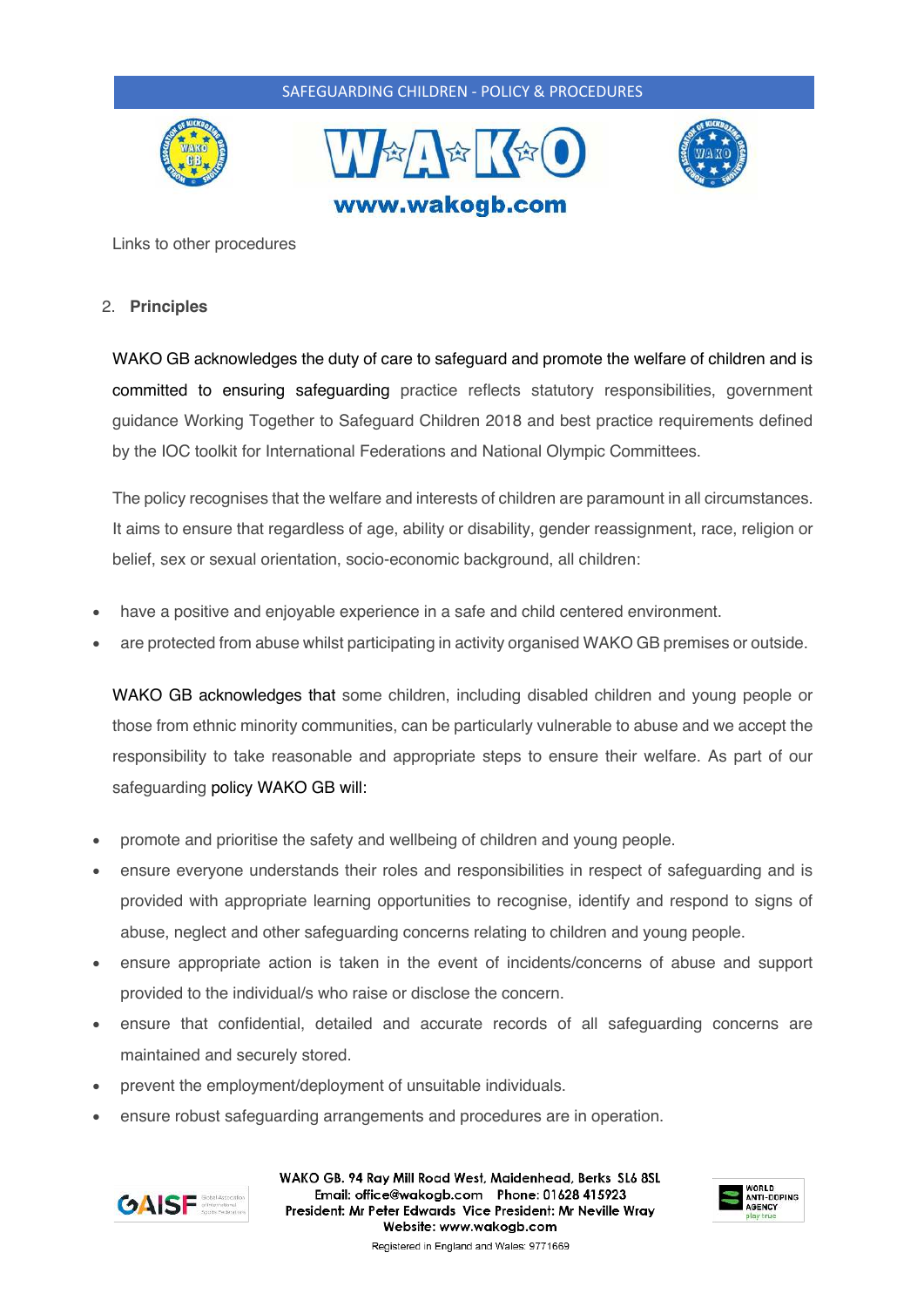





The policy and procedures will be widely promoted and are mandatory for everyone affiliated to WAKO GB. Failure to comply with the policy and procedures will be addressed without delay and may ultimately result in dismissal/exclusion from the organisation.

## 3. **Legislation & Statutory Guidance**

- Human Rights Act 1998
- Children Act 1989
- Children Act 2004
- Working Together to Safeguard Children 2018
- Keeping Children Safe in Education 2018
- Sexual Offences Act 2003
- Data Protection Act 2018

## 4. **Definitions**

In England, Northern Ireland and Wales a child is someone under the age of 18, whether living with their families, in state care, or living independently (Working Together to Safeguard Children 2018).

This generally applies in Scotland but in some cases, for example for parts of the Scottish Child Protection Process it will be 16.

## 5. **Types of Abuse and Neglect (according to Keeping Children Safe in Education 2018)**

All school/club staff and volunteers should be aware that abuse, neglect and safeguarding issues are rarely standalone events that can be covered by one definition or label. In most cases, multiple issues will overlap with one another.

## **Abuse:**

A form of maltreatment of a child. Somebody may abuse or neglect a child by inflicting harm or by failing to act to prevent harm. Children may be abused in a family or in an institutional or community



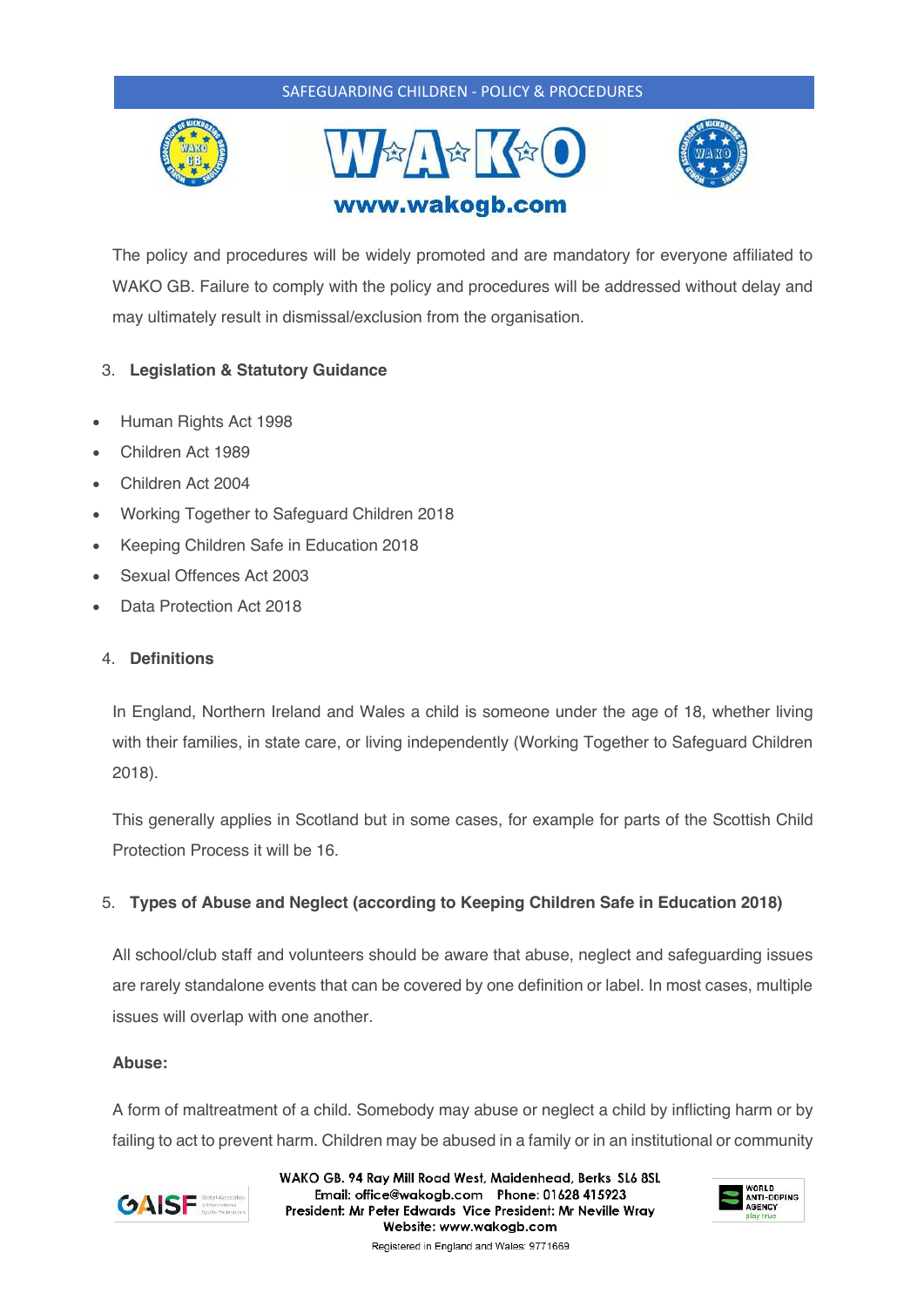





setting by those known to them or, more rarely, by others. Abuse can take place wholly online, or technology may be used to facilitate offline abuse. They may be abused by an adult or adults or by another child or children. 45.

#### **Physical abuse:**

A form of abuse which may involve hitting, shaking, throwing, poisoning, burning or scalding, drowning, suffocating or otherwise causing physical harm to a child. Physical harm may also be caused when a parent or carer fabricates the symptoms of, or deliberately induces, illness in a child.

#### **Emotional abuse:**

The persistent emotional maltreatment of a child such as to cause severe and adverse effects on the child's emotional development. It may involve conveying to a child that they are worthless or unloved, inadequate, or valued only insofar as they meet the needs of another person. It may include not giving the child opportunities to express their views, deliberately silencing them or 'making fun' of what they say or how they communicate. It may feature age or developmentally inappropriate expectations being imposed on children. These may include interactions that are beyond a child's developmental capability as well as overprotection and limitation of exploration and learning or preventing the child from participating in normal social interaction. It may involve seeing or hearing the ill-treatment of another. It may involve serious bullying (including cyberbullying), causing children frequently to feel frightened or in danger, or the exploitation or corruption of children. Some level of emotional abuse is involved in all types of maltreatment of a child, although it may occur alone.

#### **Sexual abuse:**

Involves forcing or enticing a child or young person to take part in sexual activities, not necessarily involving a high level of violence, whether or not the child is aware of what is happening. The activities may involve physical contact, including assault by penetration (for example rape or oral sex) or non-penetrative acts such as masturbation, kissing, rubbing and touching outside of clothing. They may also include non-contact activities, such as involving children in looking at, or



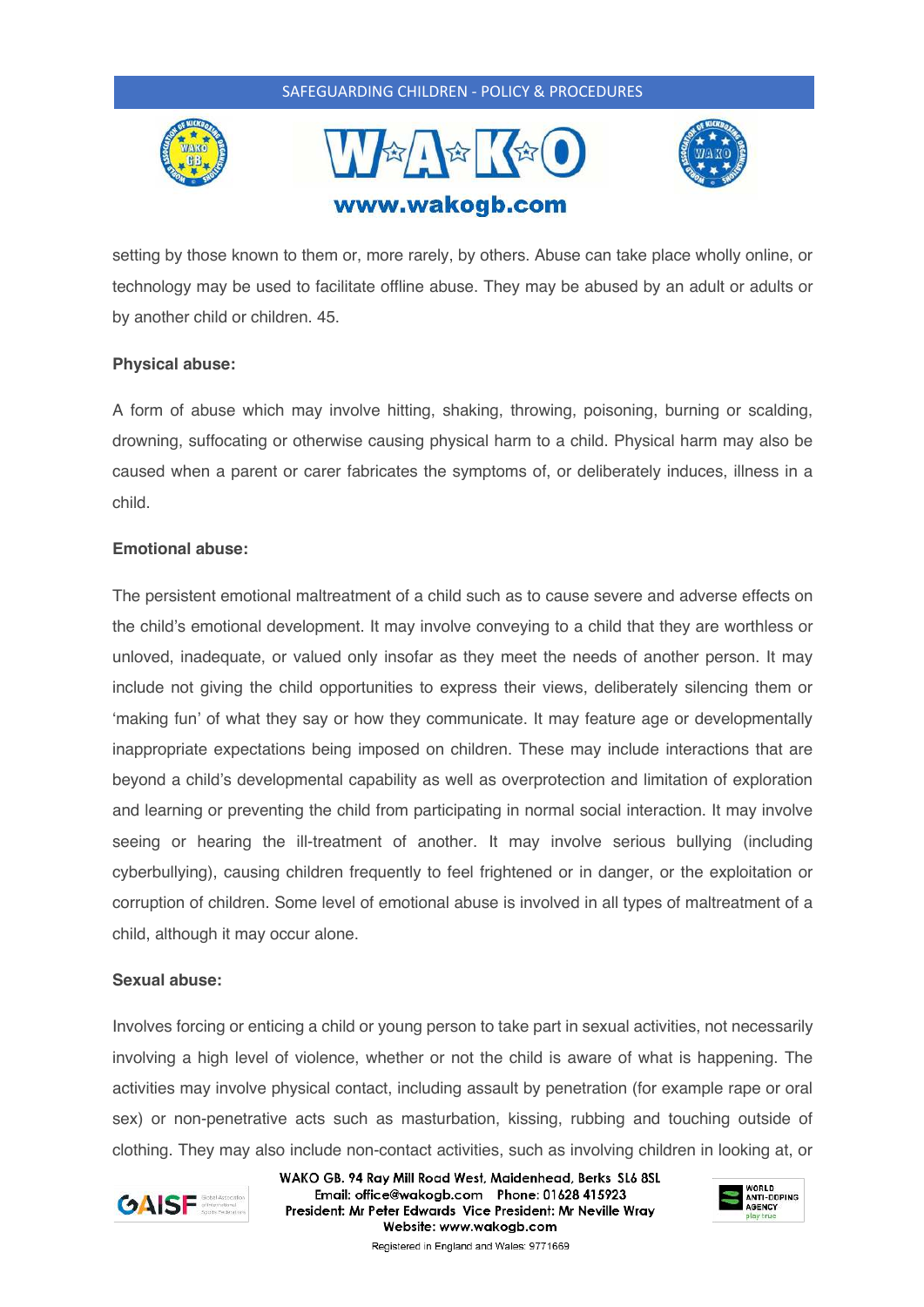





in the production of, sexual images, watching sexual activities, encouraging children to behave in sexually inappropriate ways, or grooming a child in preparation for abuse. Sexual abuse can take place online, and technology can be used to facilitate offline abuse. Sexual abuse is not solely perpetrated by adult males. Women can also commit acts of sexual abuse, as can other children. The sexual abuse of children by other children is a specific safeguarding issue.

### **Related issues**

In addition to the above categories, there are other forms of harm or abuse that should involve the police and other organisations working together to protect children. These include:

- **Bullving**
- Child Sexual Exploitation
- Hate crimes
- Abuse in domestic settings
- Honour based violence
- Forced marriage
- Human trafficking
- Exploitation by radicalisers who promote violence
- Membership of gangs inclined to use violence.

Many of these areas are addressed in local multi-agency child or vulnerable adult safeguarding procedures. You may feel that these situations are so unlikely to arise that you would never be required to respond. However, it is as well to be aware of these other related areas, just in case your suspicions are raised.

### **Poor practice**

Sometimes, your concerns may relate to poor practice, where an adult or another young person's behaviour is inappropriate and may be causing distress to a child or young person. In the application of this policy, poor practice includes any behaviour which contravenes the principles of this document or the relevant WAKO GB Codes of Conduct or brings Martial Arts into disrepute,



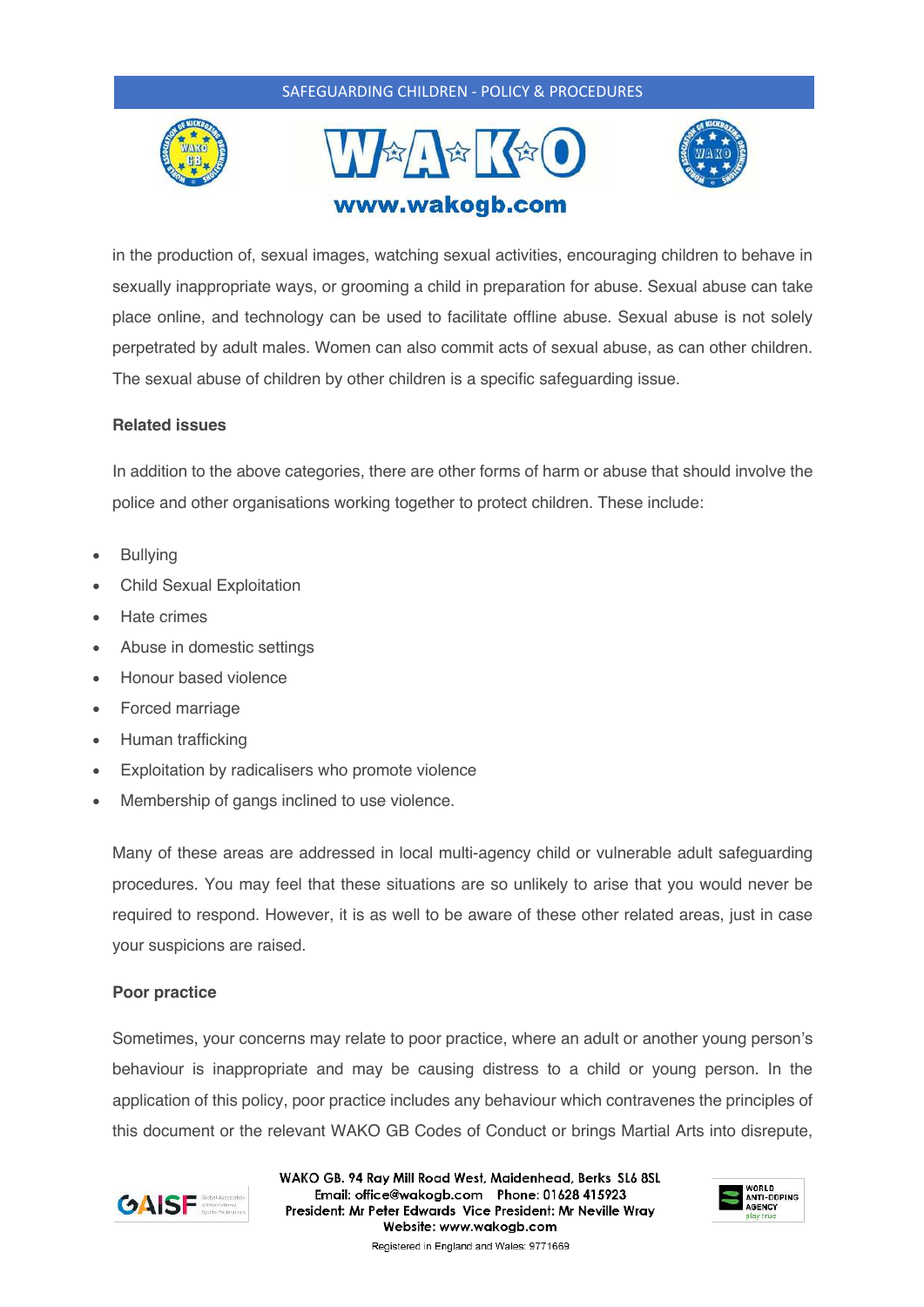





or which infringes an individual's rights. Where poor practice is serious or repeated this could also constitute abuse and should be reported immediately. Examples of poor practice towards students, which should never to be sanctioned include:

- use of excessive, physical or humiliating punishments;
- failure to act when you witness possible abuse or bullying;
- being unaware of, or breaching, any relevant policy such as the Code of Ethics and Conduct;
- spending excessive amounts of time alone with young people away from others;
- inviting or allowing young people into your home where they will be alone with you;
- engaging in rough, physical or sexually provocative activity;
- allowing young people to use inappropriate language unchallenged;
- making sexually suggestive comments even in fun;
- reducing a person to tears as a form of control;
- allowing allegations made by a young person to go unchallenged, unrecorded or not acted upon;
- doing things of a personal nature for young people that they can do for themselves; sharing a bedroom with a young person you are not related to, even with parental permission.

Some participants may require assistance with personal care due to being very young or disabled. If a young person needs this level of support, it should be made clear to their parent/s that this can only be carried out by a designated carer and not by the instructor. Even if the instructor is trained in carrying out personal care tasks, this compromises their role as trainer and places them and the child in a vulnerable position. These support arrangements should clearly be in place and agreed to by all parties prior to the activities commencing.

# 6. **Signs and Indicators of Abuse and Neglect**

Indicators that a young person may be being abused may include the following:

- unexplained or suspicious injuries such as bruising, cuts or burns, particularly if situated on a part of the body not normally prone to such injuries;
- an injury for which the explanation seems inconsistent;



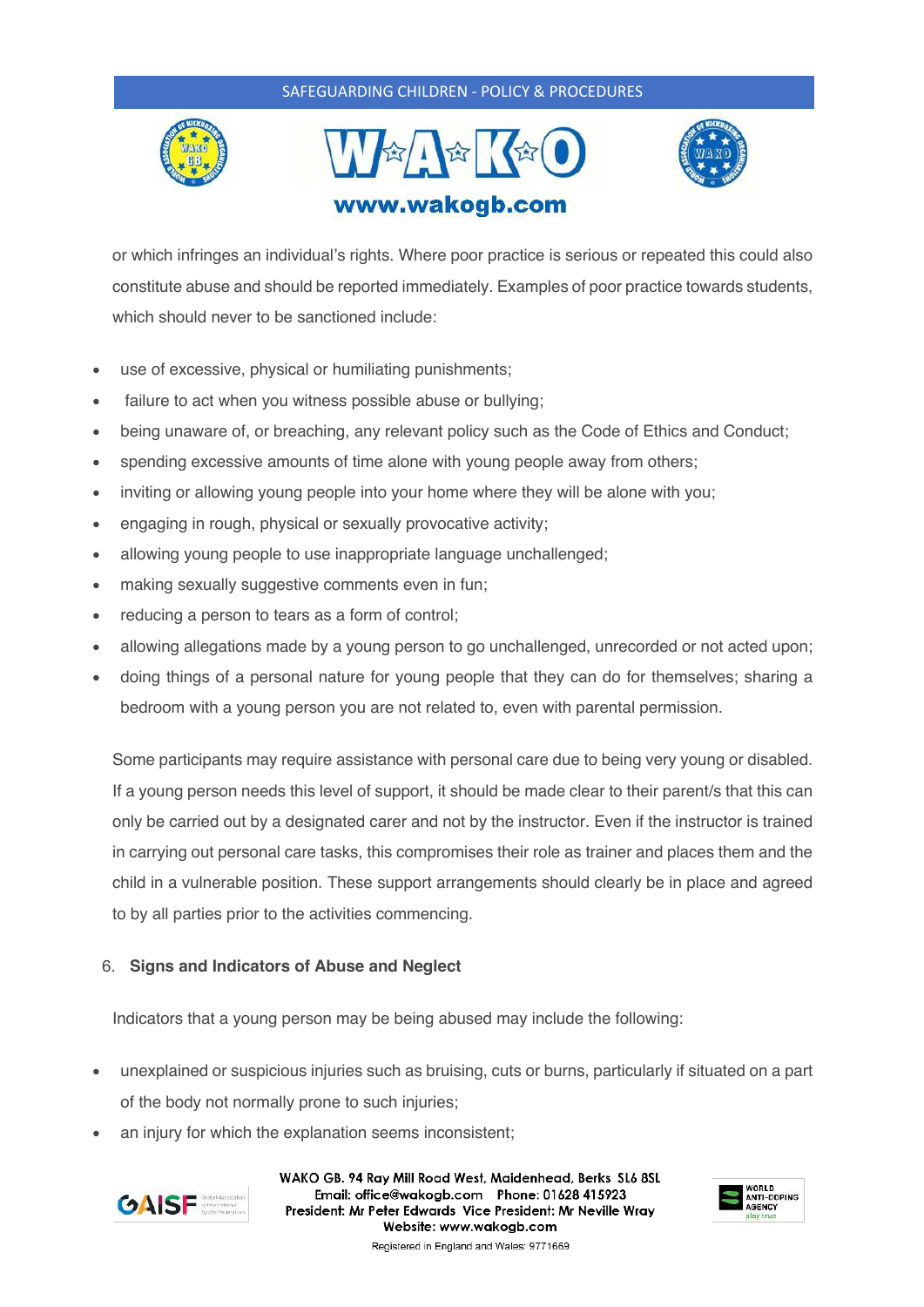





- the young person describes what appears to be an abusive act involving him/her;
- someone else (a young person or adult) expresses concern about the welfare of another;
- unexplained changes in behaviour (e.g. becoming very quiet, withdrawn or displaying sudden outbursts of temper);
- inappropriate sexual awareness;
- engaging in sexually explicit behaviour;
- sudden or unusual distrust of adults, particularly those with whom a close relationship would normally be expected;
- having difficulty in making friends;
- being prevented from socialising with other young people;
- displaying variations in eating patterns including overeating or loss of appetite;
- or a sudden weight change;
- becoming increasingly dirty or unkempt.

It should be recognised that this list is not exhaustive and the presence of one or more of the indicators is not proof that abuse is actually taking place. A good working relationship with parent/guardians will help to identify any other concerns that a young person may be experiencing. For example, a family bereavement which could cause some of the changes listed above.

**Remember it is not the responsibility of WAKO GB members to decide if child abuse is occurring but it is their responsibility to act on any concerns by reporting them.** 

### 7. **What to do if you have a concern or someone raises concerns with you.**

WAKO GB recognises 'everyone who works with children has a responsibility for keeping them safe. No single practitioner can have a full picture of a child's needs and circumstances and, if children and families are to receive the right help at the right time, everyone who comes into contact with them has a role to play in identifying concerns, sharing information and taking prompt action' (page 11 para 16 Working Together to Safeguard Children 2018).

Whilst accepting this duty it is recognised that WAKO GB is not responsible for deciding if abuse has occurred. It does however have a duty to respond and report concerns.



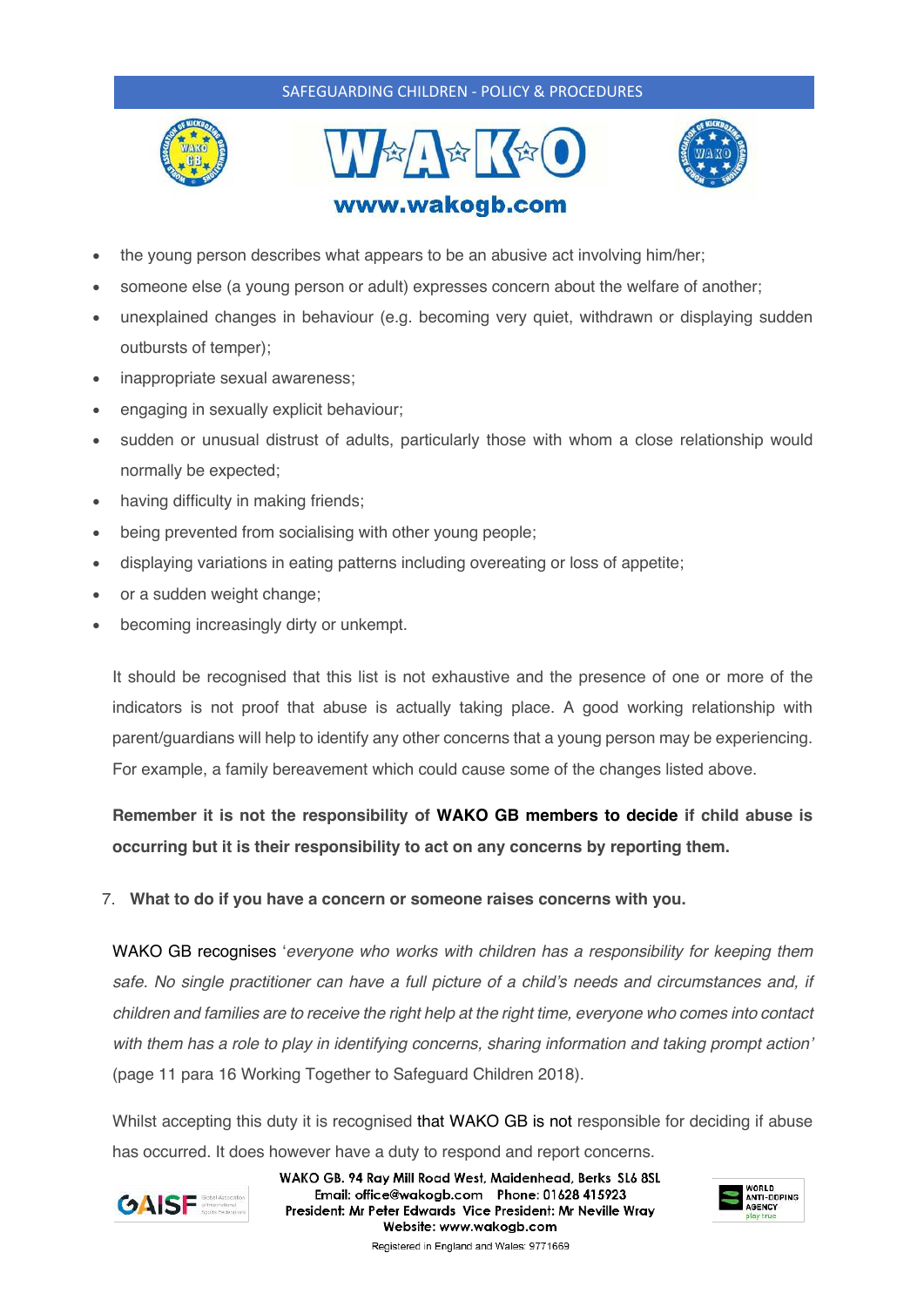





All clubs must have an appropriately trained Designated Safeguarding Lead (DSL) and Deputy.

**All safeguarding concerns and poor practice occurrences**, except if the issue concerns those individuals**, must** be reported to the DSL / Deputy. This includes issues raised concerning the activities of instructors or volunteers or, where there are concerns outside of the club (for example at home, school or in the wider community). Where there is an allegation against an instructor or volunteer who works with children at the club the DSL/Deputy must report the matter to the Local Authority Designated Officer and to WAKO GB's Lead Safeguarding Officer. The name of WAKO GB's Lead Safeguarding Officer can be found on the organsations website

Instructors and volunteers must also report the following to the DSL / Deputy and make a written record of what they have done, seen or heard:

- They have accidentally hurt a child;
- a child seems distressed in any manner;
- a child appears to be sexually aroused by their actions;
- a child misunderstands or misinterprets something they have said or done.

**If you think a child is in immediate danger or requires medical attention**, you should call the emergency services on 999. You can also ring the NSPCC helpline on 0808 800 5000 to report immediate risks. This is an immediate responsibility and will take priority over informing the Designated Safeguard Lead or Deputy.

### 8. **How to respond to a concern**

It is always difficult to hear about or witness harm or abuse experienced by a child or young person. The following points will be helpful for both you and the child should they choose to disclose abuse to you:

- Stay calm.
- Listen carefully to what is said and try not to interrupt.



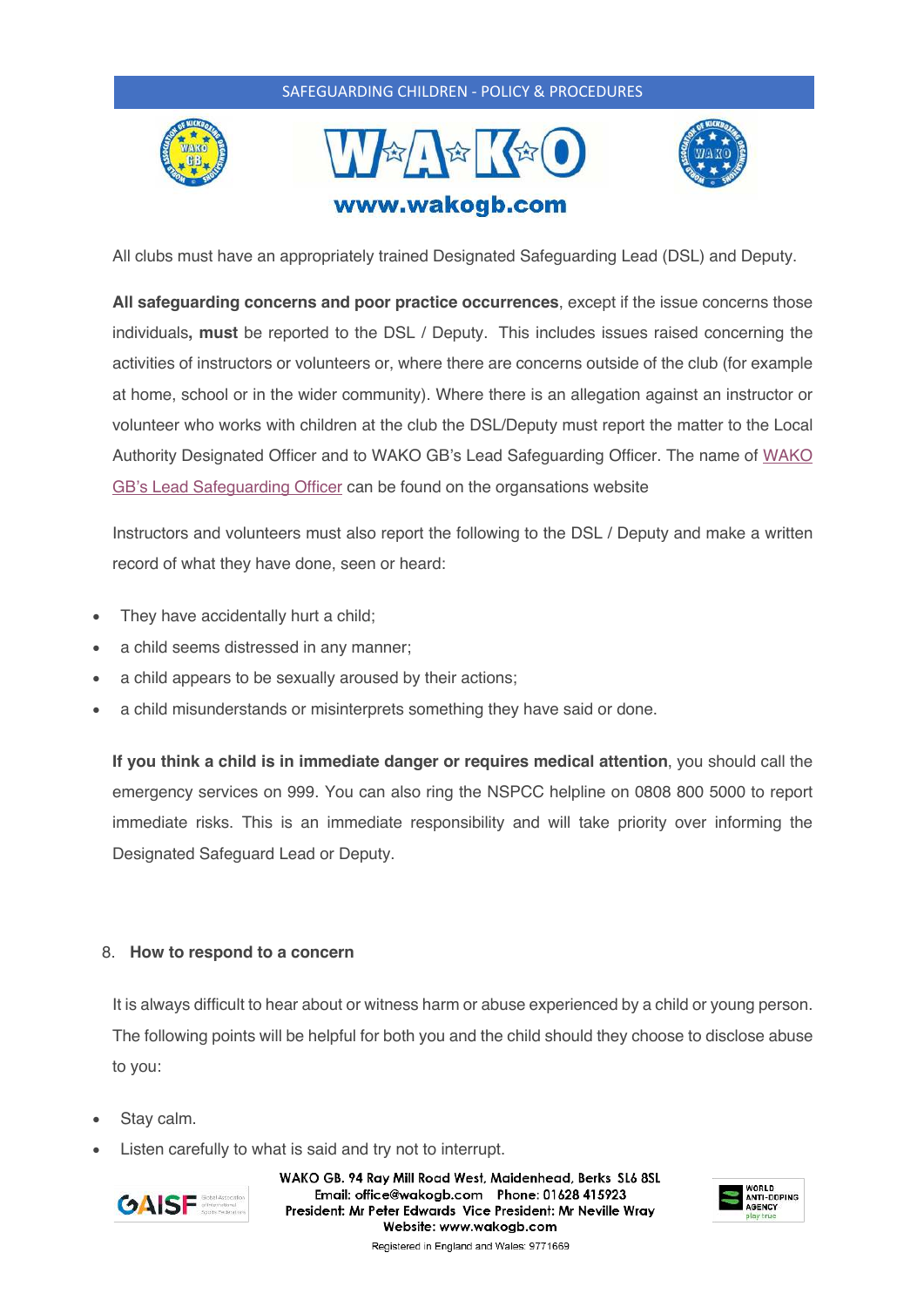





- Find an appropriate point early on to explain that it is likely that the information will need to be shared with others – do not promise to keep secrets.
- Allow them to continue at their own pace.
- Ask questions for clarification only and avoid asking questions that suggest an answer (leading questions).
- Reassure them that they are not to blame and have done the right thing in telling you. If the concern is serious explain that you will need to get support from other trained people to help keep the child safe. This must be shared even if the child doesn't want you to tell anyone else.
- Tell them what you will do next and with whom the information will be shared. If they are adamant that they do not wish the information to be shared, explain that you will have to tell your Designated Safeguarding Lead and that it will be discussed further with them.
- Be aware of the possibility of forensic evidence if the disclosure relates to a recent incident of physical harm or injury and try to protect any supporting materials e.g. bedding or clothing.
- Contact your Designated Safeguarding Lead.
- Where you are unable to contact your Designated Person, advice can be sought from statutory agencies or the NSPCC Helpline.
- All serious concerns must be referred to statutory agencies.
- Where the concern or allegation is about a member of staff or a volunteer, this must like all other concerns be reported to the Designated Safeguarding Lead (DSL) or Deputy. The DSL if they consider the concern to be serious, for example potentially child abuse or a crime they must report the incident to the Local Authority Designated Officer or the Police.

When a safeguarding concern or poor practice has been identified concerning a specific child the parents/guardians/carers of that child should be notified. Where the DSL/Deputy has reported the incident to the statutory authorities, advice should be sought from them regarding this duty before notifying the parents/guardians/carers.



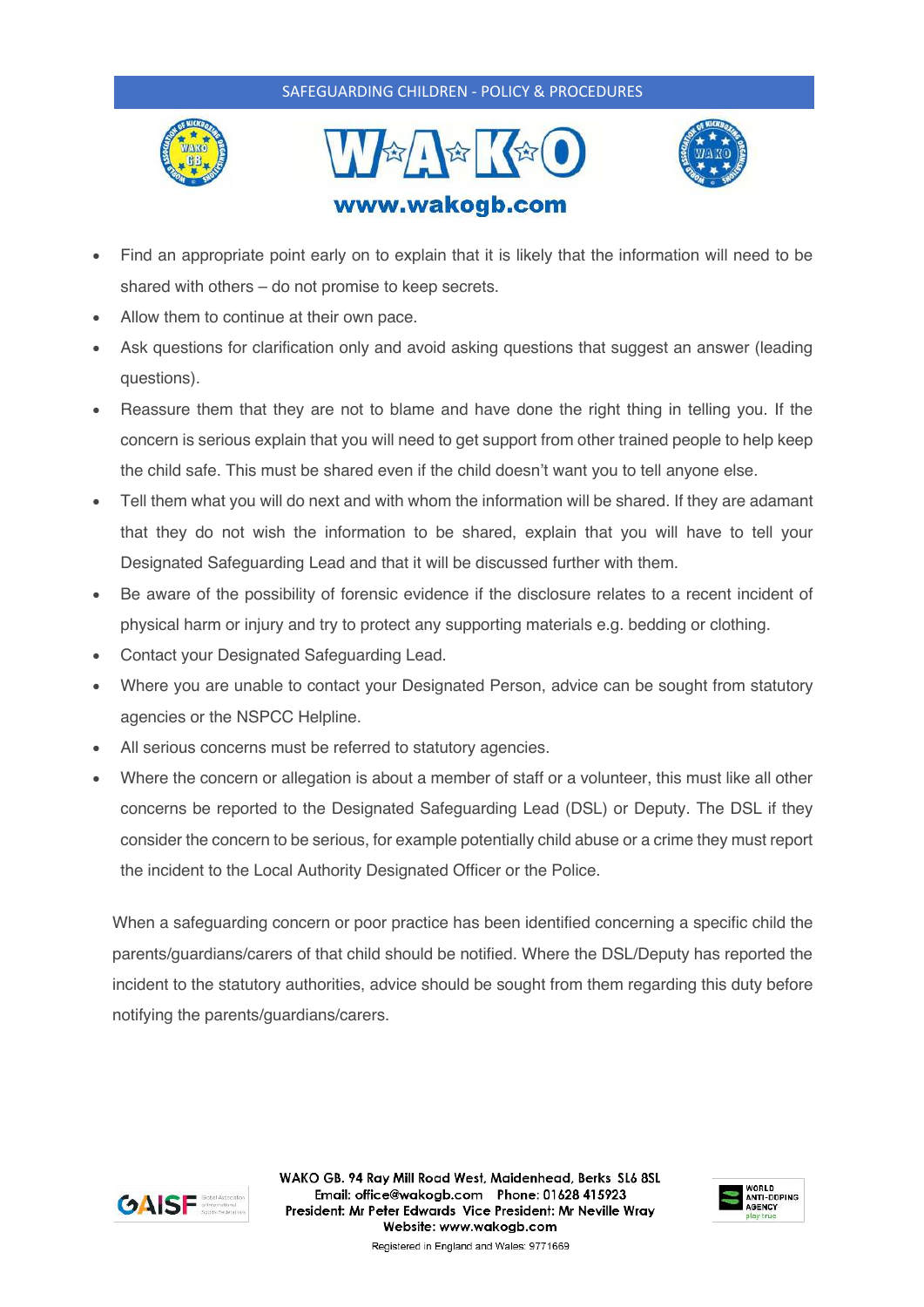







## **Safeguarding Children Flowchart**

1. About the behaviour of the organisation's staff member or volunteer (e.g. allegation about a coach or officer's behaviour towards a child)





WAKO GB. 94 Ray Mill Road West, Maidenhead, Berks SL6 8SL Email: office@wakogb.com Phone: 01628 415923 President: Mr Peter Edwards Vice President: Mr Neville Wray Website: www.wakogb.com



Registered in England and Wales: 9771669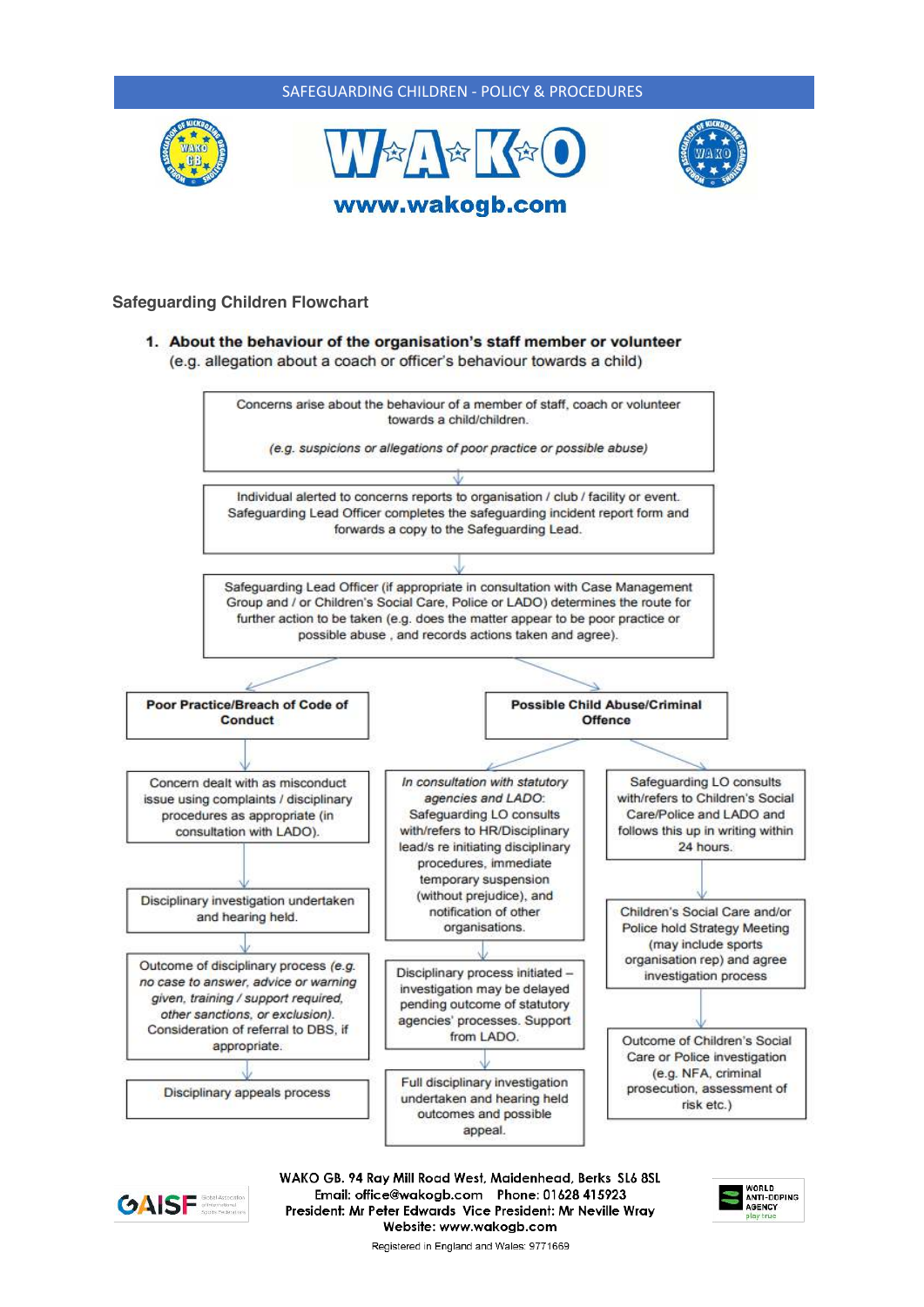





## 9. **Recording**

Should a child make a disclosure, a record in writing must be made as soon as possible, using their words as closely as possible and where relevant, using the WAKO GB Safeguarding Incident Report form. Note the date, time, any names mentioned, names and addresses to whom the information was given and who else is aware of the allegation. Note or describe clearly any visible injury.

Take care to distinguish between fact, observation, allegation and opinion. It is important that the information you have is accurate.

Recording of any incident, including possible abuse or poor practice incidents, should also follow this procedure. In all situations, including those in which the cause of concern arises either from a disclosure of abuse or from suspicion of abuse, it is vitally important to record the details, regardless of whether they are shared with a statutory agency, as soon as possible using the Incident Referral Form

The record should be clear and factual as it may be needed by child or adult protection agencies and may, in the future, be used as evidence in court. Records should be kept securely and shared only with those who need to know about the incident.

Throughout the process of any safeguarding cases, accurate records should be made and maintained.

## **Codes of Conduct and Ethics**

The codes of conduct and ethics for all WAKO GB members can be found as a separate guidance sheet. It is essential these are followed so that the highest possible standards of behaviour and conduct in Martial Arts activities are maintained. The principles must be adhered to at all times so that Martial Arts can be enjoyed by all. All members of WAKO GB will show their understanding and commitment to the codes of conduct and ethics by applying for a WAKO GB license.

### **Safer Recruiting**



WAKO GB. 94 Ray Mill Road West, Maidenhead, Berks SL6 8SL Email: office@wakogb.com Phone: 01628 415923 President: Mr Peter Edwards Vice President: Mr Neville Wray Website: www.wakogb.com



Registered in England and Wales: 9771669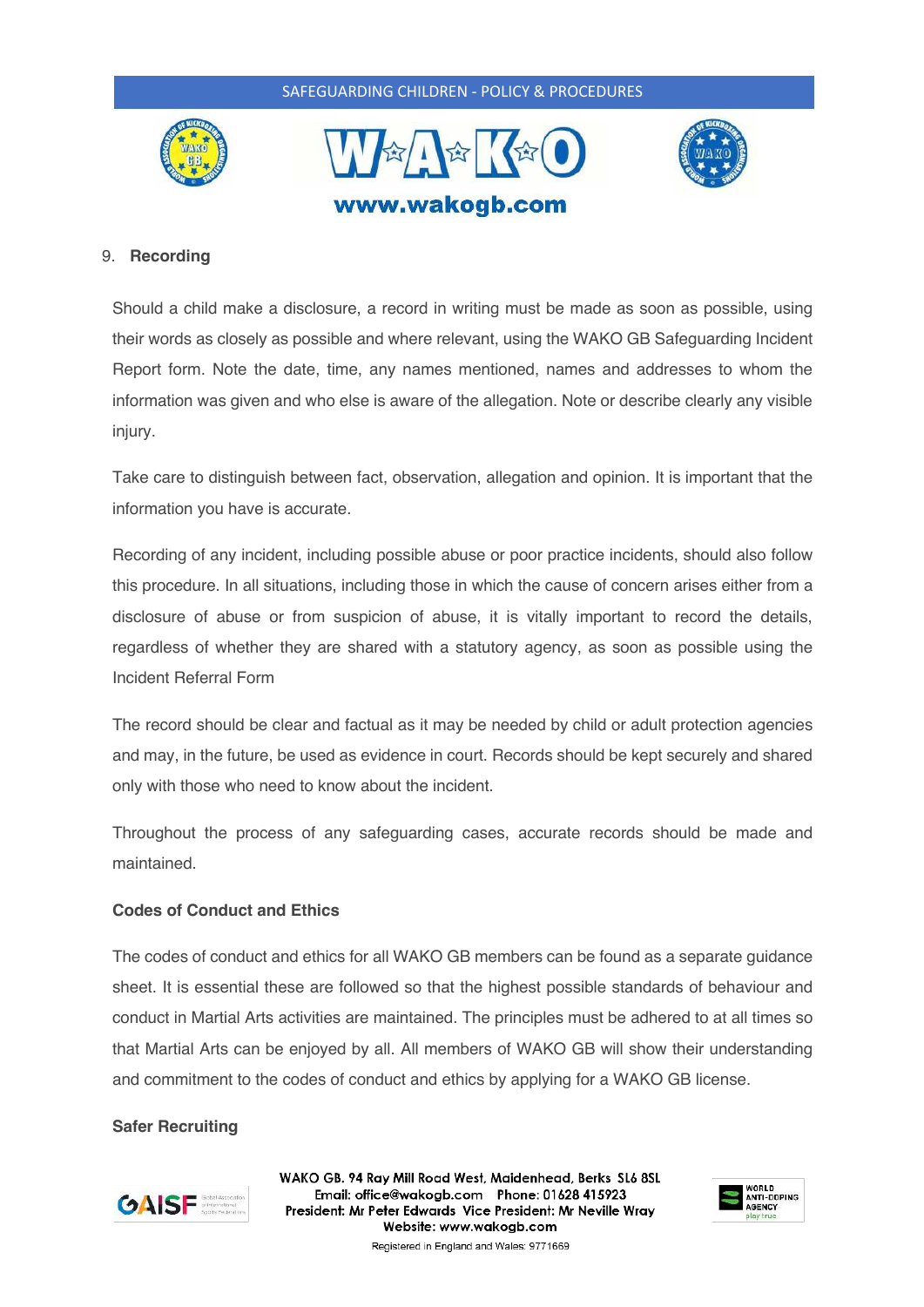





At WAKO GB we take all reasonable steps to ensure unsuitable people are prevented from working with children. Whilst there may be some reservations that volunteers could be put off by having to go through a recruitment process, it is important to ensure reasonable steps have been taken to identify unsuitable individuals. A guidance sheet can be found which outlines safer recruiting in further detail.

## **Supervision, support and training**

Once recruited, all staff and volunteers at WAKO GB will be well informed, trained, supervised and supported to ensure that they effectively safeguard children and know how to respond to any concerns.

WAKO GB will ensure that training and resources are available to encourage the development of club coaches and volunteers. This will include:

- Ability to DBS check all coaches and volunteers
- Access to Safeguarding Courses
- Ongoing support and monitoring

There are currently no formal qualifications specifically for safeguarding and protecting children in sport. However, training developed by sports and other organisations is available to strengthen the skills and knowledge of the sporting children's workforce to safeguard children and young people. Training plays an important role in equipping staff and volunteers to do their job safely and effectively. Different safeguarding training is available depending on the person's role.

### **Whistleblowing**

It's important that people within WAKO GB have the confidence to come forward to speak or act if they're unhappy with anything.

Whistleblowing occurs when a person raises a concern about dangerous or illegal activity, or any wrongdoing within their sports organisation. The NSPCC has a whistleblowing advice line to



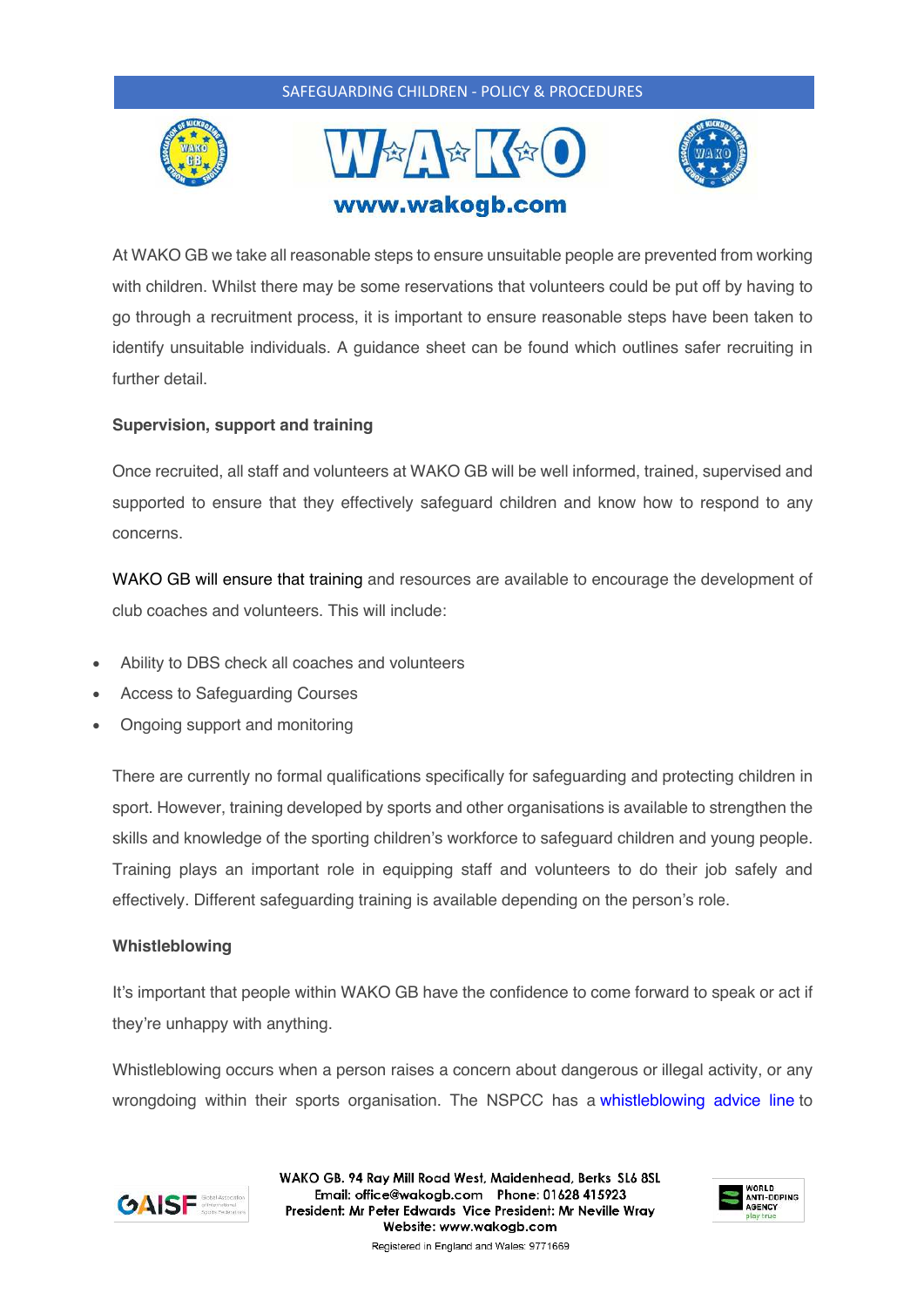





support professionals who have concerns about how child protection issues are being handled in their own or another organisation.

More detail can be found on the Whistleblowing Guidance Sheet.

## **Complaints**

In order to ensure we develop an open culture where children and staff feel able to express any concerns, we have a procedure for dealing with complaints from a child, worker, volunteer, parent or carer.

This should be linked to the organisation's complaints procedures, ensuring the provision of support and advocacy for the people involved.

## **Links to other organisational procedures**

All members must adhere to the following WAKO GB policies and procedures:

- Safe Practice Policy
- Athlete Code of Conduct
- Coaching Code of Conduct
- Parents Code of Conduct
- Photography and Filming Policy
- Social Media Policy
- Safeguarding Adults Policy & Procedures
- Safeguarding Travel & Hosting Policy

## **Useful contacts**

**WAKO GB** Welfare Officer/ Designated Safeguarding Lead

- Name: Gordon Mitchell
- Email: safeguarding@wakogb.com
- Telephone: 07799 006453